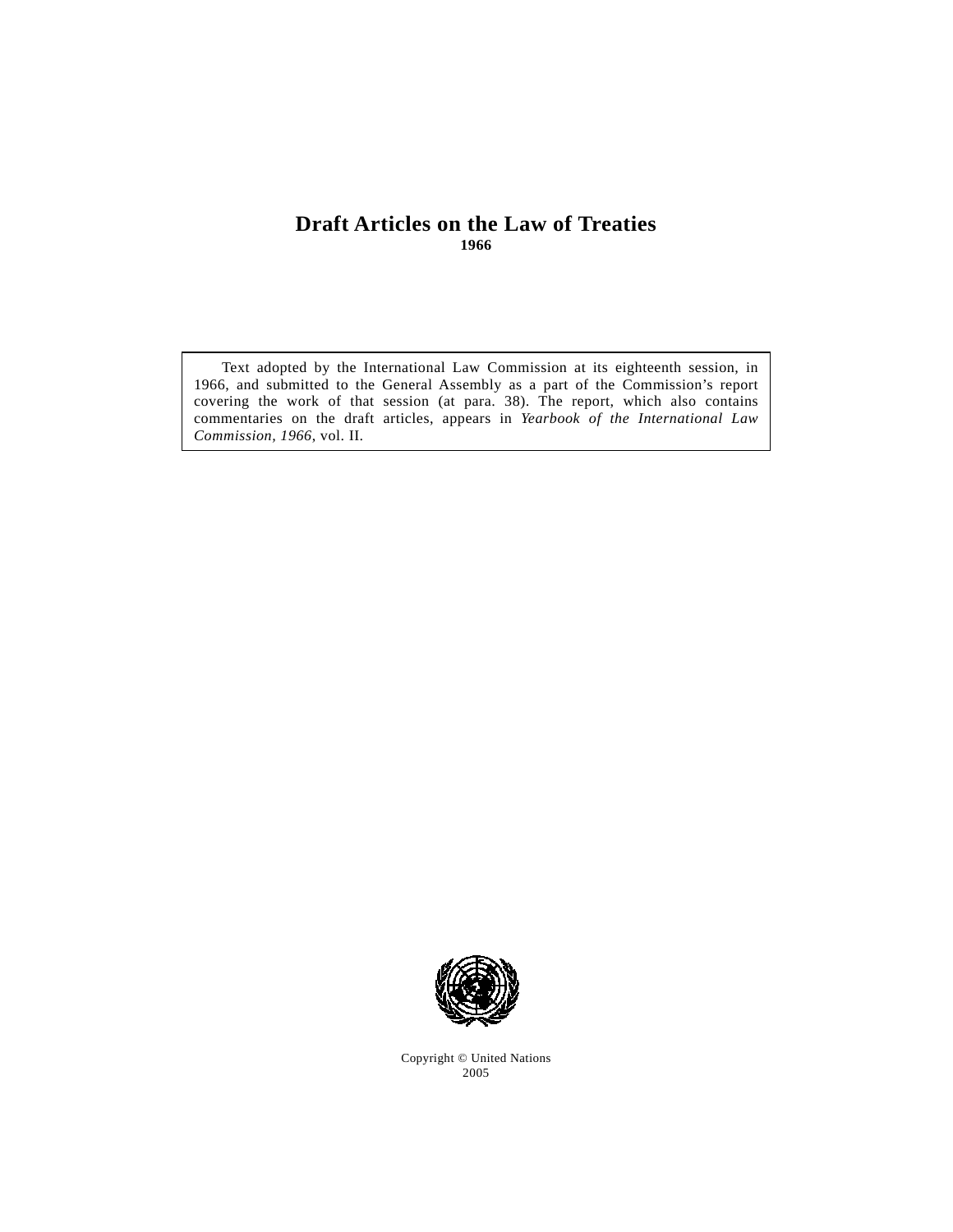30. Similarly, the draft articles do not contain provisions concerning either the succession of States in respect of treaties, which the Commission considers can be more appropriately dealt with under the item of its agenda relating to succession of States and Governments, or the effect of the extinction of the international personality of a State upon the termination of treaties. In regard to the latter question, as is further explained in paragraph (6) of its commentary to article 58 and in its 1963 report.<sup>29</sup> the Commission

"...did not think that any useful provisions could be formulated on this question without taking into account the problem of the succession of States to treaty rights and obligations."

31. The draft articles do not contain provisions concerning the question of the international responsibility of a State with respect to a failure to perform a treaty obligation. This question, the Commission noted in its 1964 report,  $30$  would involve not only the general principles governing the reparation to be made for a breach of a treaty, but also the grounds which may be invoked in justification for the non-performance of a treaty. As these matters form part of the general topic of the international responsibility of States, which is to be the subject of separate examination by the Commission, it decided to exclude them from its codification of the law of treaties and to take them up in connexion with its study of the international responsibility of States.

32. Moreover, the Commission, as explained in its 1964 report,<sup>31</sup> did not think it advisable to deal with the so-called "most-favoured-nation clause" in the present codification of the general law of treaties, although it felt that such clauses might at some future time appropriately form the subject of a special study. Likewise the Commission, while recognizing the importance of not prejudicing in any way the operation of most-favourednation clauses, found it unnecessary to make a specific exception regarding such clauses in articles 30-33 of the present draft, since it did not consider that these clauses were in any way touched by these articles.

33. Again, no provision regarding the application of treaties providing for obligations or rights to be performed or enjoyed by individuals has been included in the draft. It was stated in the 1964 report<sup>32</sup> that

"Some members of the Commission desired to see a provision on that question included in the present group of draft articles. But other members considered that such a provision would go beyond the present scope of the law of treaties, and in view of the division of opinion the Special Rapporteur withdrew the proposal."

34. The Commission did not consider that it should cover the whole question of the relationship between

treaty law and customary law, although aspects of that question are touched in certain articles. That question, it felt, would lead it far outside the scope of the law of treaties proper and would more appropriately be the subject of an independent study.

35. The Commission's work on the law of treaties constitutes both codification and progressive development of international law in the sense in which those concepts are defined in article 15 of the Commission's Statute, and, as was the case with several previous drafts, <sup>33</sup> it is not practicable to determine into which category each provision falls. Some of the commentaries, however, indicate that certain new rules are being proposed for the consideration of the General Assembly and of Governments.

B. RECOMMENDATION OF THE COMMISSION TO CONVENE AN INTERNATIONAL CONFERENCE ON THE LAW OF TREATIES

36. At its 892nd meeting, on 18 July 1966, the Commission decided, in conformity with Article 23, paragraph *l(d),* of its Statute, to recommend that the General Assembly should convene an international conference of plenipotentiaries to study the Commission's draft articles on the law of treaties and to conclude a convention on the subject.

37. The Commission wishes to refer to the titles given to parts, sections and articles of its draft, which it considers helpful for an understanding of the structure of the draft and for promoting ease of reference. It expresses the hope, as it did in regard to its draft articles on consular relations, <sup>34</sup> that these titles, subject to any appropriate changes, will be retained in any convention which may be concluded in the future on the basis of the Commission's draft articles.

#### C. RESOLUTION ADOPTED BY THE COMMISSION

38. The Commission, at its 893rd meeting on 18 July 1966, after adopting the text of the articles on the law of treaties, unanimously adopted the following resolution:

# *"The International Law Commission,*

*"Having adopted* the draft articles on the law of treaties,

*"Desires to express* to the Special Rapporteur, Sir Humphrey Waldock, its deep appreciation of the invaluable contribution he has made to the preparation of the draft throughout these past years by his tireless devotion and incessant labour, which have enabled the Commission to bring this important task to a successful conclusion."

# **Draft articles on the law of treaties**

*Part I.*—*Introduction*

### **Article 1. The scope of the present articles**

**The present articles relate to treaties concluded between States.**

<sup>29</sup>  *Ibid.*

<sup>30</sup>  *Yearbook of the International Law Commission, 1964,* vol. II, pp. 175-176, para. 18.

<sup>31</sup>  *Yearbook of , the International Law Commission, 1964,* vol. II, p. 176, para. 21.

<sup>32</sup>  *Ibid.,* para. 22.

<sup>38</sup> See, e.g., *Yearbook of the International Law Commission, 1956,* vol. II, pp. 255 and 256, paras. 25 and 26, and *1961,* vol. II, p. 91, para. 32.

<sup>34</sup>  *Yearbook of the International Law Commission, 1961,* vol. II, p. 92, para. 35.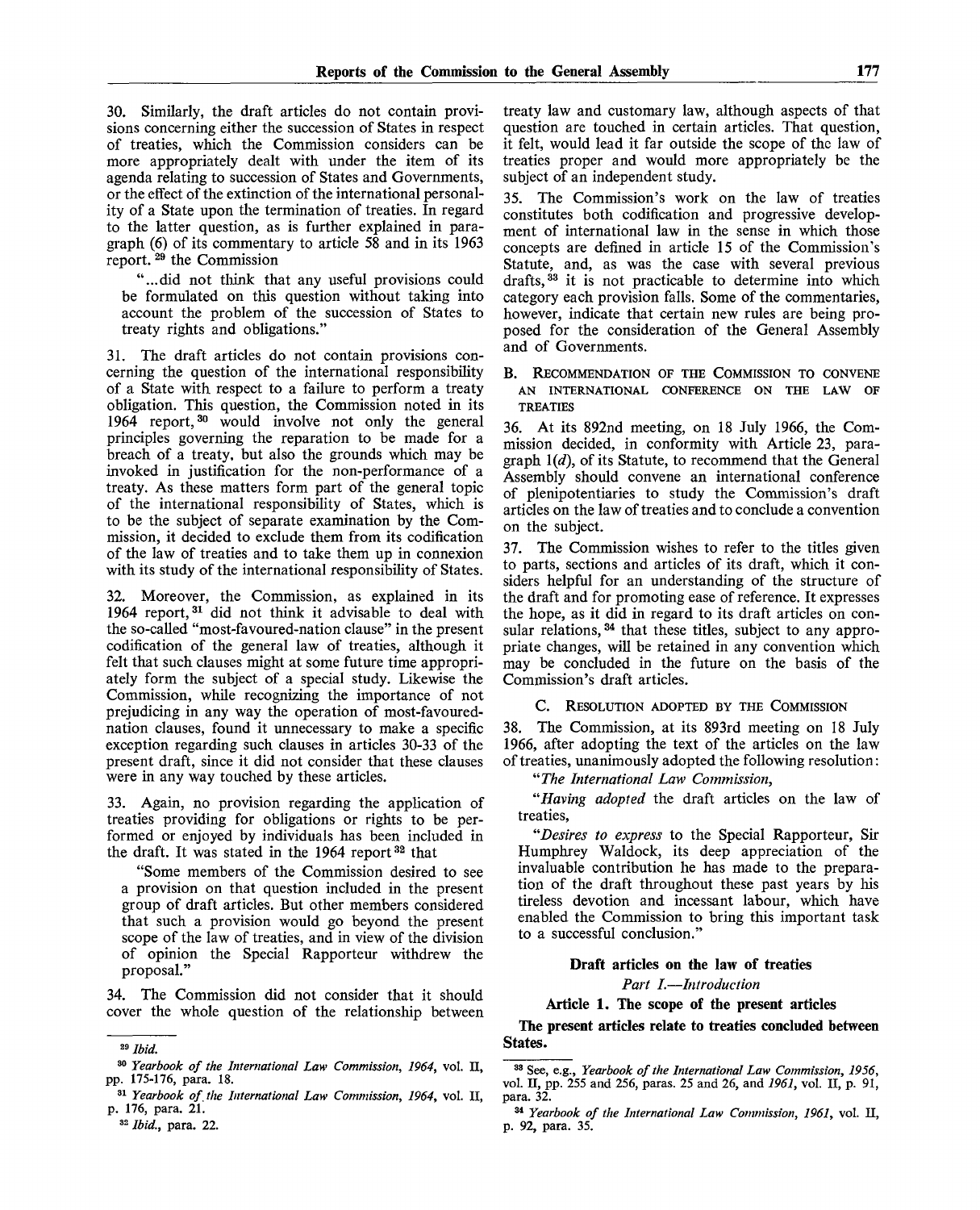# **Article 2. Use of terms**

**1. For the purposes of the present articles:**

*(a)* **"Treaty" means an international agreement concluded between States in written form and governed by international law, whether embodied in a single instrument or in two or more related instruments and whatever its particular designation.**

*(b)* **"Ratification", "Acceptance", "Approval", and "Accession" mean in each case the international act so named whereby a State establishes on the international plane its consent to be bound by a treaty.**

**(c) "Full powers" means a document emanating from the competent authority of a State designating a person to represent the State for negotiating, adopting or authenticating the text of a treaty, for expressing the consent of the State to be bound by a treaty, or for accomplishing any other act with respect to a treaty.**

*(d)* **"Reservation" means a unilateral statement, however phrased or named, made by a State, when signing, ratifying, acceding to, accepting or approving a treaty, whereby it purports to exclude or to vary the legal effect of certain provisions of the treaty in their application to that State.**

**(e) "Negotiating State" means a State which took part in the drawing up and adoption of the text of the treaty.**

**(/) "Contracting State" means a State which has consented to be bound by the treaty, whether or not the treaty has entered into force.**

*(g)* **"Party" means a State which has consented to be bound by the treaty and for which the treaty is in force.**

**(A) "Third State" means a State not a party to the treaty.**

(*i*) "International organization" means an intergovern**mental organization.**

**2. The provisions of paragraph 1 regarding the use of terms in the present articles are without prejudice to the use of those terms or to the meanings which may be given to them in the internal law of any State.**

**Article 3. International agreements not within the scope of the present articles**

**The fact that the present articles do not relate:**

*(a)* **To international agreements concluded between States and other subjects of international law or between such other subjects of international law; or**

*(b)* **To international agreements not in written form**

**shall not affect the legal force of such agreements or the application to them of any of the rules set forth in the present articles to which they would be subject independently of these articles.**

**Article 4. Treaties which are constituent instruments of international organizations or are adopted within international organizations**

**The application of the present articles to treaties which are constituent instruments of an international organization or are adopted within an international organization shall be subject to any relevant rules of the organization.** *Part II.***—***Conclusion and entry into force of treaties Section 1: Conclusion of treaties*

**Article 5. Capacity of States to conclude treaties**

**1. Every State possesses capacity to conclude treaties.**

**2. States members of a federal union may possess a capacity to conclude treaties if such capacity is admitted by the federal constitution and within the limits there laid down.**

**Article 6. Full powers to represent the State in the conclusion of treaties**

**1. Except as provided in paragraph 2, a person is considered as representing a State for the purpose of adopting or authenticating the text of a treaty or for the purpose of expressing the consent of the State to be bound by a treaty only if:**

**(a) He produces appropriate full powers; or**

*(b)* **It appears from the circumstances that the intention of the States concerned was to dispense with full powers.**

**2. In virtue of their functions and without having** *to* **produce full powers, the following are considered as representing their State:**

*(a)* **Heads of State, Heads of Government and Ministers for Foreign Affairs, for the purpose of performing all acts relating to the conclusion of a treaty;**

*(b)* **Heads of diplomatic missions, for the purpose of adopting the text of a treaty between the accrediting State and the State to which they are accredited;**

**(c) Representatives accredited by States to an international conference or to an organ of an international organization, for the purpose of the adoption of the text of a treaty in that conference or organ.**

# **Article 7. Subsequent confirmation of an act performed without authority**

**An act relating to the conclusion of a treaty performed by a person who cannot be considered under article 6 as representing his State for that purpose is without legal effect unless afterwards confirmed by the competent authority of the State.**

### **Article 8. Adoption of the** *text*

**1. The adoption of the text of a treaty takes place by the unanimous consent of the States participating in its drawing up except as provided in paragraph 2.**

**2. The adoption of the text of a treaty at an international conference takes place by the vote of two-thirds of the States participating in the conference, unless by the same majority they shall decide to apply a different rule.**

## **Article 9. Authentication of the** *text*

**The text of a treaty is established as authentic and definitive:**

*(a)* **By such procedure as may be provided for in the text or agreed upon by the States participating in its drawing up; or**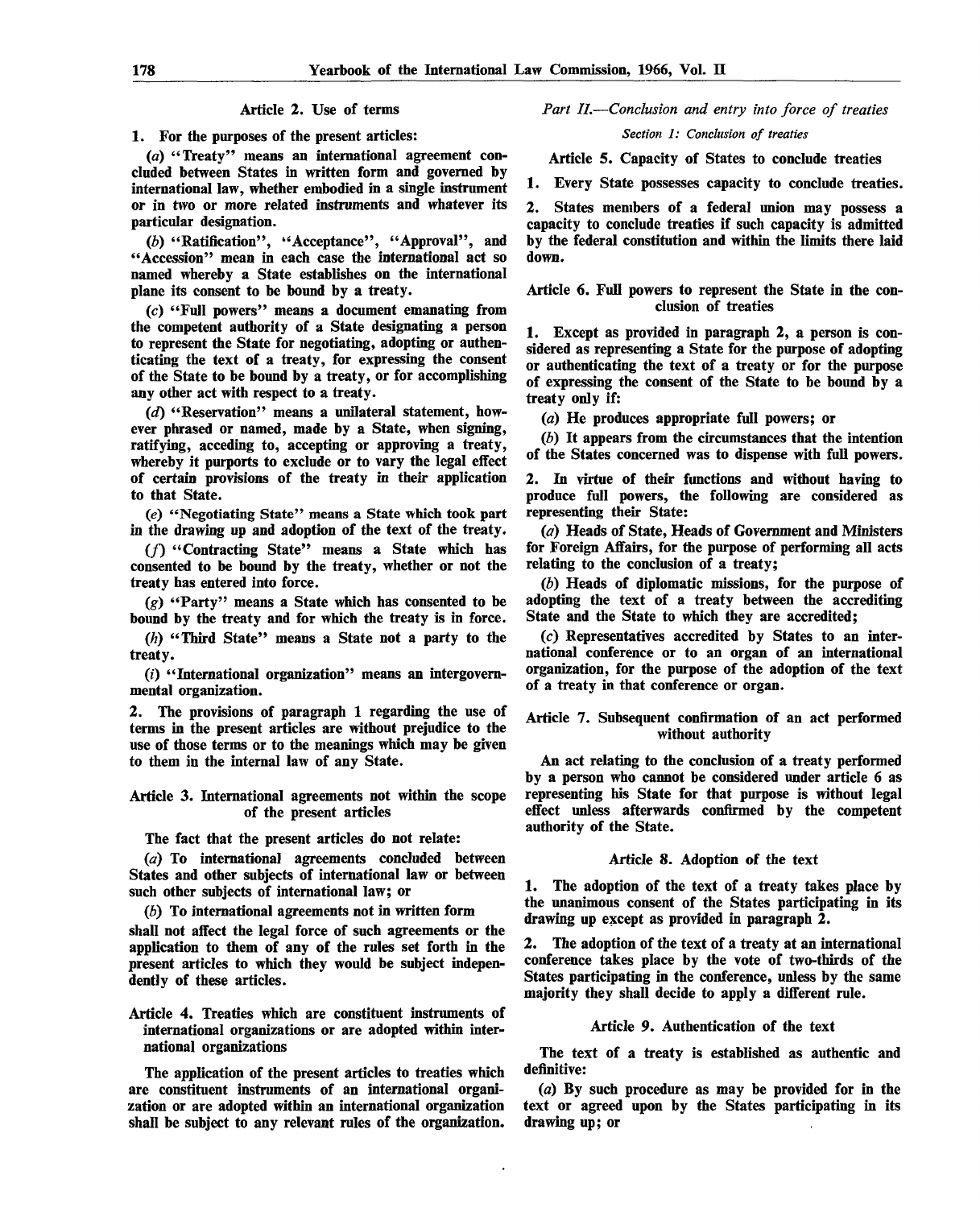*(b)* **Failing such procedure, by the signature, signature** *ad referendum* **or initialling by the representatives of those States of the text of the treaty or of the Final Act of a conference incorporating the text.**

**Article 10. Consent to be bound by a treaty expressed by signature**

**1. The consent of a State to be bound by a treaty is expressed by the signature of its representative when:**

*(a)* **The treaty provides that signature shall have that efTect;**

*(b)* **It is otherwise established that the negotiating States were agreed that signature should have that effect;**

**(c) The intention of the State in question to give that effect to the signature appears from the full powers of its representative or was expressed during the negotiation.**

**2. For the purposes of paragraph 1:**

*(a)* **The initialling of a text constitutes a signature of the treaty when it is established that the negotiating States so agreed;**

*(b)* **The signature** *ad referendum* **of a treaty by a representative, if confirmed by his State, constitutes a full signature of the treaty.**

**Article 11. Consent to be bound by a treaty expressed by ratification, acceptance or approval**

**1. The consent of a State to be bound by a treaty is expressed by ratification when:**

**(a) The treaty provides for such consent to be expressed by means of ratification;**

*(b)* **It is otherwise established that the negotiating States were agreed that ratification should be required;**

**(c) The representative of the State in question has signed the treaty subject to ratification; or**

*(d)* **The intention of the State in question to sign the treaty subject to ratification appears from the full powers of its representative or was expressed during the negotiation.**

**2. The consent of a State to be bound by a treaty is expressed by acceptance or approval under conditions similar to those which apply to ratification.**

# **Article 12. Consent to be bound by a treaty expressed by accession**

**The consent of a State to be bound by a treaty is expressed by accession when:**

*(a)* **The treaty or an amendment to the treaty provides that such consent may be expressed by that State by means of accession;**

*(b)* **It is otherwise established that the negotiating States were agreed that such consent may be expressed by that State by means of accession; or**

*(c)* **All the parties have subsequently agreed that such consent may be expressed by that State by means of accession.**

**Article 13. Exchange or deposit of instruments of ratification, acceptance, approval or accession**

**Unless the treaty otherwise provides, instruments of ratification, acceptance, approval or accession establish the consent of a State to be bound by a treaty upon:**

**(a) Their exchange between the contracting States;**

*(b)* **Their deposit with the depositary; or**

**(c) Their notification to the contracting States or to the depositary, if so agreed.**

**Article 14. Consent relating to a part of a treaty and choice of differing provisions**

**1. Without prejudice to the provisions of articles 16 to 20, the consent of a State to be bound by part of a treaty is effective only if the treaty so permits or the other contracting States so agree.**

**2. The consent of a State to be bound by a treaty which permits a choice between differing provisions is effective only if it is made plain to which of the provisions the consent relates.**

**Article 15. Obligation of a State not to frustrate the object of a treaty prior to its entry into force**

**A State is obliged to refrain from acts tending to frustrate the object of a proposed treaty when:**

*(a)* **It has agreed to enter into negotiations for the conclusion of the treaty, while these negotiations are in progress;**

*(b)* **It has signed the treaty subject to ratification, acceptance or approval, until it shall have made its intention clear not to become a party to the treaty;**

*(c)* **It has expressed its consent to be bound by the treaty, pending the entry into force of the treaty and provided that such entry into force is not unduly delayed.**

*Section 2: Reservations to multilateral treaties*

**Article 16. Formulation of reservations**

**A State may, when signing, ratifying, accepting, approving or acceding to a treaty, formulate a reservation unless:**

*(a)* **The reservation is prohibited by the treaty;**

*(b)* **The treaty authorizes specified reservations which do not include the reservation in question; or**

*(c)* **In cases where the treaty contains no provisions regarding reservations, the reservation is incompatible with the object and purpose of the treaty.**

**Article 17. Acceptance of and objection to reservations**

**1. A reservation expressly or impliedly authorized by the treaty does not require any subsequent acceptance by the other contracting States unless the treaty so provides.**

**2. When it appears from the limited number of the negotiating States and the object and purpose of the treaty that the application of the treaty in its entirety between all the parties is an essential condition of the consent of each one to be bound by the treaty, a reservation requires acceptance by all the parties.**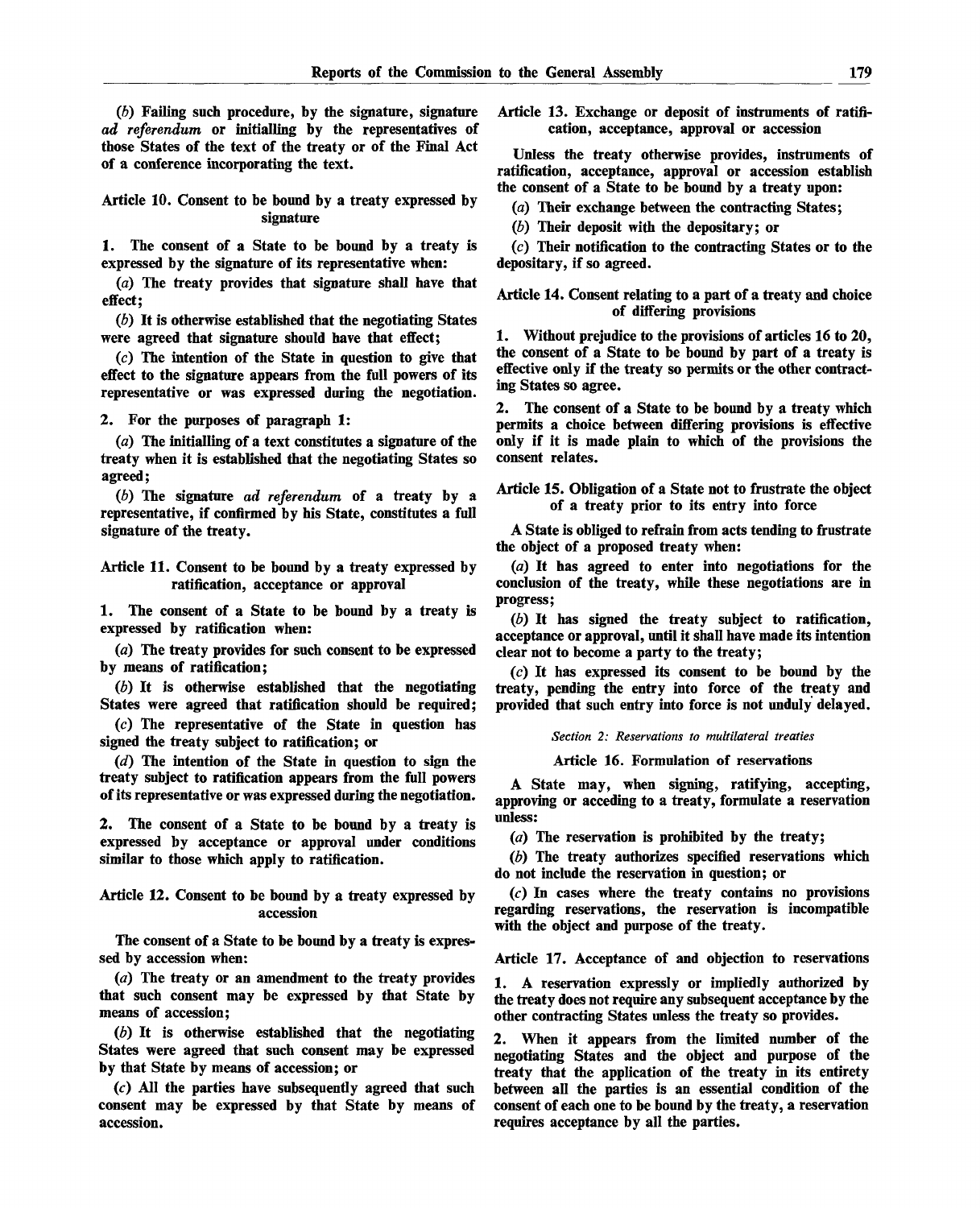**3. When a treaty is a constituent instrument of an international organization, the reservation requires the acceptance of the competent organ of that organization, unless the treaty otherwise provides.**

**4. In cases not falling under the preceding paragraphs of this article:**

*(a)* **Acceptance by another contracting State of the reservation constitutes the reserving State a party to the treaty in relation to that State if or when the treaty is in force;**

*(b)* **An objection by another contracting State to a reservation precludes the entry into force of the treaty as between the objecting and reserving States unless a contrary intention is expressed by the objecting State;**

**(c) An act expressing the State's consent to be bound by the treaty and containing a reservation is effective as soon as at least one other contracting State has accepted the reservation.**

**5. For the purposes of paragraphs 2 and 4 a reservation is considered to have been accepted by a State if it shall have raised no objection to the reservation by the end of a period of twelve months after it was notified of the reservation or by the date on which it expressed its consent to be bound by the treaty, whichever is later.**

### **Article 18. Procedure regarding reservations**

**1. A reservation, an express acceptance of a reservation, and an objection to a reservation must be formulated in writing and communicated to the other States entitled to become parties to the treaty.**

**2. If formulated on the occasion of the adoption of the text or upon signing the treaty subject to ratification, acceptance or approval, a reservation must be formally confirmed by the reserving State when expressing its consent to be bound by the treaty. In such a case the reservation shall be considered as having been made on the date of its confirmation.**

**3. An objection to the reservation made previously to its confirmation does not itself require confirmation.**

#### **Article 19. Legal effects of reservations**

**1. A reservation established with regard to another party in accordance with articles 16, 17 and 18:**

*(a)* **Modifies for the reserving State the provisions of the treaty to which the reservation relates to the extent of the reservation; and**

*(b)* **Modifies those provisions to the same extent for such other party in its relations with the reserving State.**

**2. The reservation does not modify the provisions of the treaty for the other parties to the treaty** *inter se.*

**3. When a State objecting to a reservation agrees to consider the treaty as in force between itself and the reserving State, the provisions to which the reservation relates do not apply as between the two States to the extent of the reservation.**

#### **Article 20. Withdrawal of reservations**

**1. Unless the treaty otherwise provides, a reservation may be withdrawn at any time and the consent of a State**

**which has accepted the reservation is not required for its withdrawal.**

**2. Unless the treaty otherwise provides or it is otherwise agreed, the withdrawal becomes operative only when notice of it has been received by the other contracting States.**

#### *Section 3: Entry into force of treaties*

### **Article 21. Entry into force**

**1. A treaty enters into force in such manner and upon such date as it may provide or as the negotiating States may agree.**

**2. Failing any such provision or agreement, a treaty enters into force as soon as consent to be bound by the treaty has been established for all the negotiating States.**

**3. When the consent of a State to be bound is established after a treaty has come into force, the treaty enters into force for that State on the date when its consent was established unless the treaty otherwise provides.**

# **Article 22. Entry into force provisionally**

**1. A treaty may enter into force provisionally if:**

*(a)* **The treaty itself prescribes that it shall enter into force provisionally pending ratification, acceptance, approval or accession by the contracting States; or**

*(b)* **The negotiating States have in some other manner so agreed.**

**2. The same rule applies to the entry into force provisionally of part of a treaty.**

*Part III.***—***Observance, application and interpretation of treaties*

### *Section 1: Observance of treaties*

#### **Article 23.** *Pacta sunt servanda*

**Every treaty in force is binding upon the parties to it and must be performed by them in good faith.**

#### *Section 2: Application of treaties*

#### **Article 24. Non-retroactivity of treaties**

**Unless a different intention appears from the treaty or is otherwise established, its provisions do not bind a party in relation to any act or fact which took place or any situation which ceased to exist before the date of the entry into force of the treaty with respect to that party.**

**Article 25. Application of treaties to territory**

**Unless a different intention appears from the treaty or is otherwise established, the application of a treaty extends to the entire territory of each party.**

# **Article 26. Application of successive treaties relating to the same subject-matter**

**1. Subject to Article 103 of the Charter of the United Nations, the rights and obligations of States parties to successive treaties relating to the same subject-matter shall be determined in accordance with the following paragraphs.**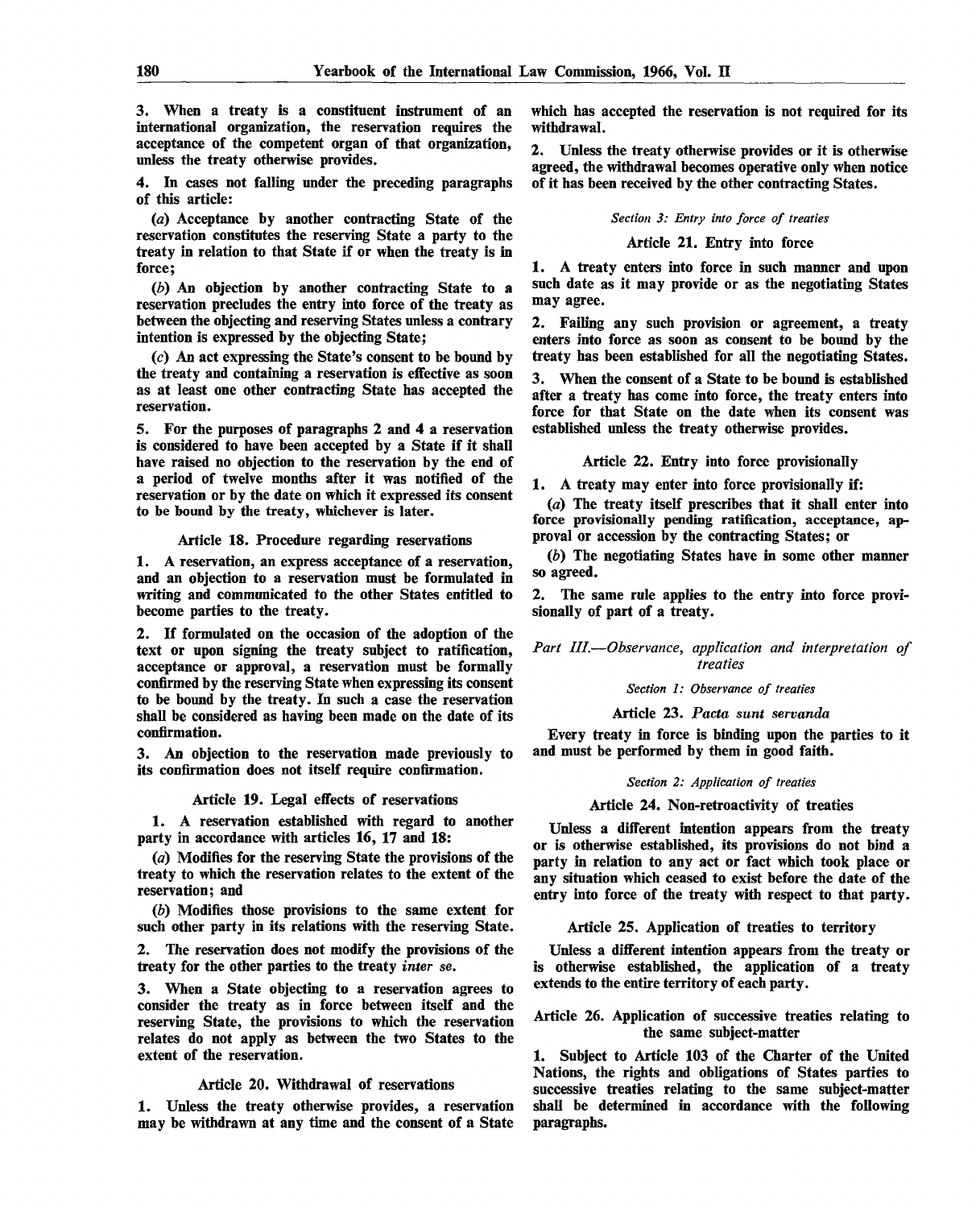2. When a treaty specifies that it is subject to, or that it is not to be considered as inconsistent with, an earlier or later treaty, the provisions of that other treaty prevail.

3. When all the parties to the earlier treaty are parties also to the later treaty but the earlier treaty is not terminated or suspended in operation under article 56, the earlier treaty applies only to the extent that its provisions are compatible with those of the later treaty.

4. When the parties to the later treaty do not include all the parties to the earlier one:

*(a)* As between States parties to both treaties the same rule applies as in paragraph 3;

*(b)* As between a State party to both treaties and a State party only to the earlier treaty, the earlier treaty governs their mutual rights and obligations;

(c) As between a State party to both treaties and a State party only to the later treaty, the later treaty governs their mutual rights and obligations.

5. Paragraph 4 is without prejudice to article 37, or to any question of the termination or suspension of the operation of a treaty under article 57 or to any question of responsibility which may arise for a State from the conclusion or application of a treaty the provisions of which are incompatible with its obligations towards another State under another treaty.

#### *Section 3: Interpretation of treaties*

#### Article 27. General rule of interpretation

1. A treaty shall be interpreted in good faith in accordance with the ordinary meaning to be given to the terms of the treaty in their context and in the light of its object and purpose.

2. The context for the purpose of the interpretation of a treaty shall comprise, in addition to the text, including its preamble and annexes:

*(a)* Any agreement relating to the treaty which was made between all the parties in connexion with the conclusion of the treaty;

*(b)* Any instrument which was made by one or more parties in connexion with the conclusion of the treaty and accepted by the other parties as an instrument related to the treaty.

3. There shall be taken into account, together with the context:

*(a)* Any subsequent agreement between the parties regarding the interpretation of the treaty;

*(b)* Any subsequent practice in the application of the treaty which establishes the understanding of the parties regarding its interpretation;

(c) Any relevant rules of international law applicable in the relations between the parties.

4. A special meaning shall be given to a term if it is established that the parties so intended.

Article 28. Supplementary means of interpretation

Recourse may be had to supplementary means of interpretation, including the preparatory work of the treaty and the circumstances of its conclusion, in order to confirm the meaning resulting from the application of article 27, or to determine the meaning when the interpretation according to article 27:

*(a)* Leaves the meaning ambiguous or obscure; or

*(b)* Leads to a result which is manifestly absurd or unreasonable.

## Article 29. Interpretation of treaties in two or more languages

1. When a treaty has been authenticated in two or more languages, the text is equally authoritative in each language, unless the treaty provides or the parties agree that, in case of divergence, a particular text shall prevail.

2. A version of the treaty in a language other than one of those in which the text was authenticated shall be considered an authentic text only if the treaty so provides or the parties so agree.

3. The terms of the treaty are presumed to have the same meaning in each authentic text. Except in the case mentioned in paragraph 1, when a comparison of the texts discloses a difference of meaning which the application of articles 27 and 28 does not remove, a meaning which as far as possible reconciles the texts shall be adopted.

#### *Section 4: Treaties and third States*

Article 30. General rule regarding third States

A treaty does not create either obligations or rights for a third State without its consent.

Article 31. Treaties providing for obligations for third States

An obligation arises for a State from a provision of a treaty to which it is not a party if the parties intend the provision to be a means of establishing the obligation and the third State has expressly accepted that obligation.

Article 32. Treaties providing for rights for third States

1. A right arises for a State from a provision of a treaty to which it is not a party if the parties intend the provision to accord that right either to the State in question, or to a group of States to which it belongs, or to all States, and the State assents thereto. Its assent shall be presumed so long as the contrary is not indicated.

2. A State exercising a right in accordance with paragraph 1 shall comply with the conditions for its exercise provided for in the treaty or established in conformity with the treaty.

Article 33. Revocation or modification of obligations or rights of third States

1. When an obligation has arisen for a third State in conformity with article 31, the obligation may be revoked or modified only with the mutual consent of the parties to the treaty and of the third State, unless it is established that they had otherwise agreed.

2. When a right has arisen for a third State in conformity with article 32, the right may not be revoked or modified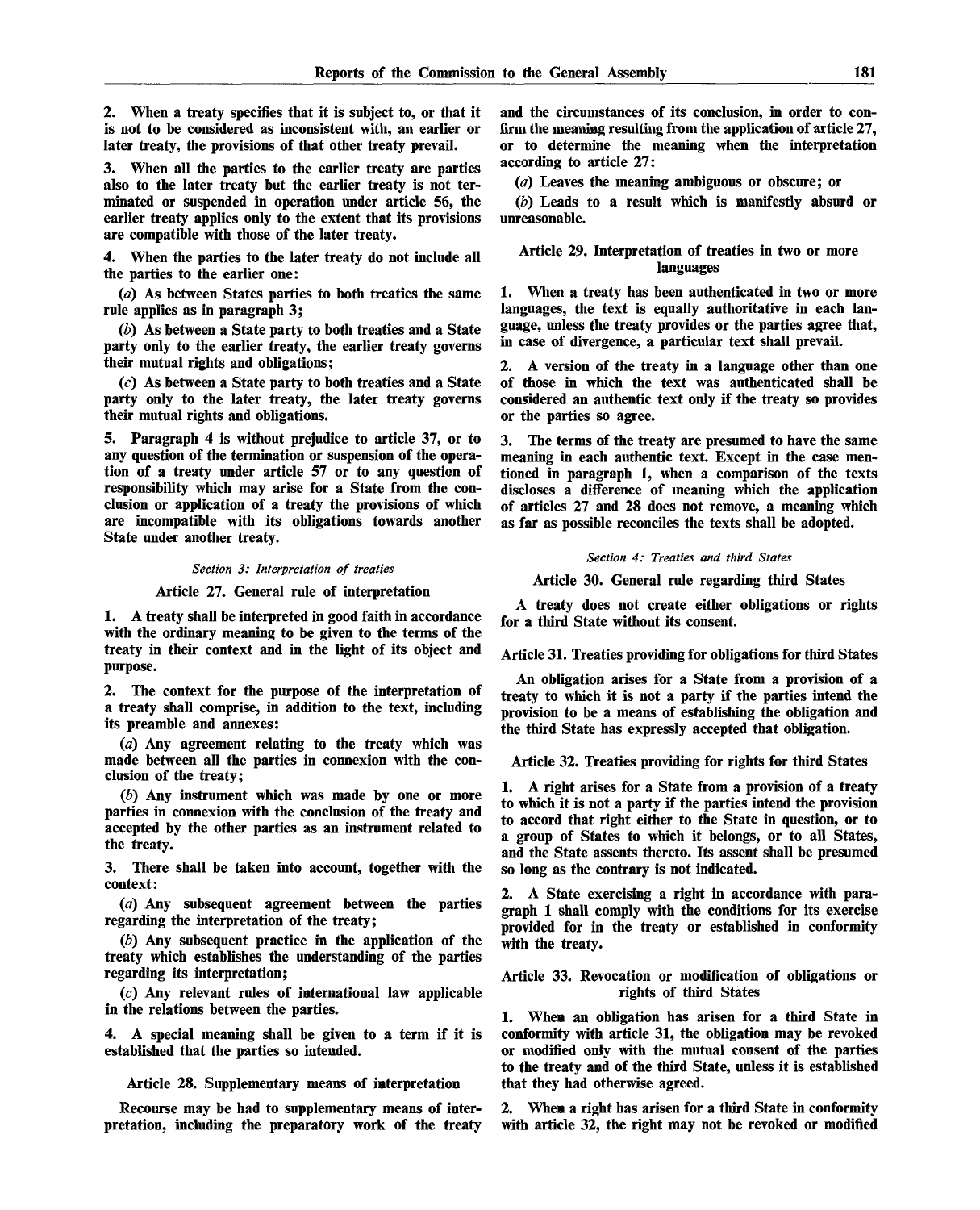**by the parties if it is established that the right was intended not to be revocable or subject to modification without the consent of the third State.**

# **Article 34. Rules in a treaty becoming binding through international custom**

**Nothing in articles 30 to 33 precludes a rule set forth in a treaty from becoming binding upon a third State as a customary rule of international law.**

# *Part IV.***—***Amendment and modification of treaties*

**Article 35. General rule regarding the amendment of treaties**

**A treaty may be amended by agreement between the parties. The rules laid down in part II apply to such agreement except in so far as the treaty may otherwise provide.**

# **Article 36. Amendment of multilateral treaties**

**1. Unless the treaty otherwise provides, the amendment of multilateral treaties shall be governed by the following paragraphs.**

**2. Any proposal to amend a multilateral treaty as between all the parties must be notified to every party, each one of which shall have the right to take part in:**

*{a)* **The decision as to the action to be taken in regard to such proposal;**

*(b)* **The negotiation and conclusion of any agreement for the amendment of the treaty.**

**3. Every State entitled to become a party to the treaty shall also be entitled to become a party to the treaty as amended.**

**4. The amending agreement does not bind any State already a party to the treaty which does not become a party to the amending agreement; and article 26, paragraph** *4(b)* **applies in relation to such State.**

**5. Any State which becomes a party to the treaty after the entry into force of the amending agreement shall, failing an expression of a different intention by that State:**

*(a)* **Be considered as a party to the treaty as amended; and**

*(b)* **Be considered as a party to the unamended treaty in relation to any party to the treaty not bound by the amending agreement.**

**Article 37. Agreements to modify multilateral treaties between certain of the parties only**

**1. Two or more of the parties to a multilateral treaty may conclude an agreement to modify the treaty as between themselves alone if:**

- **(a) The possibility of such a modification is provided for by the treaty; or**
- *(b)* **The modification in question:**
	- **(i) does not affect the enjoyment by the other parties of their rights under the treaty or the performance of their obligations;**
- **(ii) does not relate to a provision derogation from which is incompatible with the effective execution of the object and purpose of the treaty as a whole; and**
- **(iii) is not prohibited by the treaty.**

**2. Unless in a case falling under paragraph** *l(a)* **the treaty otherwise provides, the parties in question shall notify the other parties of their intention to conclude the agreement and of the modification to the treaty for which it provides.**

**Article 38. Modification of treaties by subsequent practice**

**A treaty may be modified by subsequent practice in the application of the treaty establishing the agreement of the parties to modify its provisions.**

## *Part V.***—***Invalidity, termination and suspension of the operation of treaties*

#### *Section 1: General provisions*

**Article 39. Validity and continuance in force of treaties**

**1. The validity of a treaty may be impeached only through the application of the present articles. A treaty the invalidity of which is established under the present articles is void.**

**2. A treaty may be terminated or denounced or withdrawn from by a party only as a result of the application of the terms of the treaty or of the present articles. The same rule applies to suspension of the operation of a treaty.**

# **Article 40. Obligations under other rules of international law**

**The invalidity, termination or denunciation of a treaty, the withdrawal of a party from it, or the suspension of its operation, as a result of the application of the present articles or of the terms of the treaty, shall not in any way impair the duty of any State to fulfil any obligation embodied in the treaty to which it is subject under any other rule of international law.**

#### **Article 41. Separability of treaty provisions**

**1. A right of a party provided for in a treaty to denounce, withdraw from or suspend the operation of the treaty may only be exercised with respect to the whole treaty unless the treaty otherwise provides or the parties otherwise agree.**

**2. A ground for invalidating, terminating, withdrawing from or suspending the operation of a treaty recognized in the present articles may only be invoked with respect to the whole treaty except as provided in the following paragraphs or in article 57.**

**3. If the ground relates to particular clauses alone, it may only be invoked with respect to those clauses where:**

*(a)* **The said clauses are separable from the remainder of the treaty with regard to their application; and**

*(b)* **Acceptance of those clauses was not an essential basis of the consent of the other party or parties to the treaty as a whole.**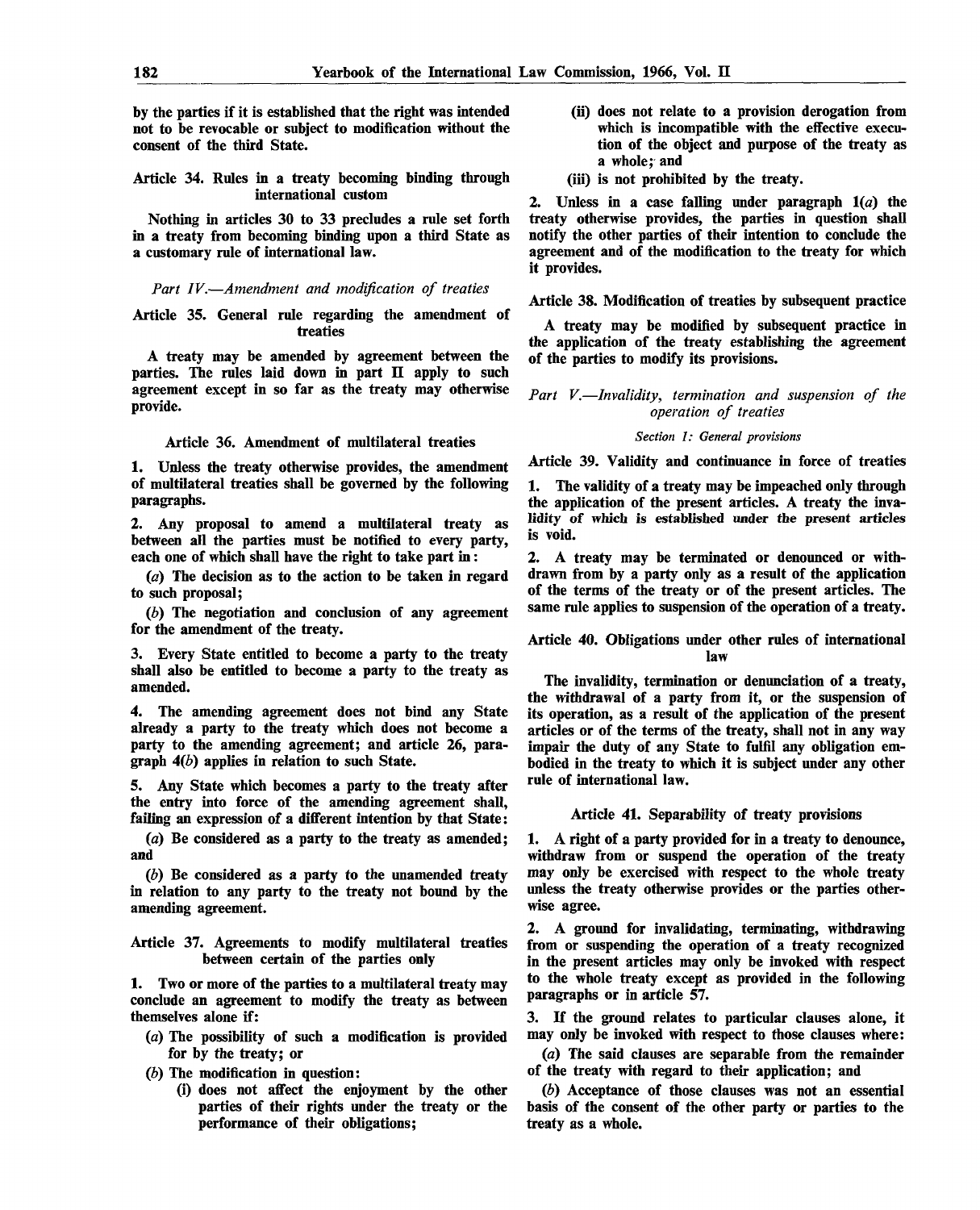**4. Subject to paragraph 3, in cases falling under articles 46 and 47 the State entitled to invoke the fraud or corruption may do so with respect either to the whole treaty or to the particular clauses alone.**

**5. In cases falling under articles 48, 49 and 50, no separation of the provisions of the treaty is permitted.**

**Article 42. Loss of a right to invoke a ground for invalidating, terminating, withdrawing from or suspending the operation of a treaty**

**A State may no longer invoke a ground for invalidating, terminating, withdrawing from or suspending the operation of a treaty under articles 43 to 47 inclusive or articles 57 to 59 inclusive if, after becoming aware of the facts:**

**(a) It shall have expressly agreed that the treaty, as the case may be, is valid or remains in force or continues in operation; or**

*(b)* **It must by reason of its conduct be considered as having acquiesced, as the case may be, in the validity of the treaty or in its maintenance in force or in operation.**

#### *Section 2: Invalidity of treaties*

**Article 43. Provisions of internal law regarding competence to conclude a treaty**

**A State may not invoke the fact that its consent to be bound by a treaty has been expressed in violation of a provision of its internal law regarding competence to conclude treaties as invalidating its consent unless that violation of its internal law was manifest.**

**Article 44. Specific restrictions on authority to express the consent of the State**

**If the authority of a representative to express the consent of his State to be bound by a particular treaty has been made subject to a specific restriction, his omission to observe that restriction may not be invoked as invalidating a consent expressed by him unless the restriction was brought to the knowledge of the other negotiating States prior to his expressing such consent.**

### **Article 45. Error**

**1. A State may invoke an error in a treaty as invalidating its consent to be bound by the treaty if the error relates to a fact or situation which was assumed by that State to exist at the time when the treaty was concluded and formed an essential basis of its consent to be bound by the treaty.**

**2. Paragraph 1 shall not apply if the State in question contributed by its own conduct to the error, or if the circumstances were such as to put that State on notice of a possible error.**

**3. An error relating only to the wording of the text of a treaty does not affect its validity; article 74 then applies.**

# **Article 46. Fraud**

**A State which has been induced to conclude a treaty by the fraudulent conduct of another negotiating State** **may invoke the fraud as invalidating its consent to be bound by the treaty.**

**Article 47. Corruption of a representative of the State**

**If the expression of a State's consent to be bound by a treaty has been procured through the corruption of its representative directly or indirectly by another negotiating State, the State may invoke such corruption as invalidating its consent to be bound by the treaty.**

**Article 48. Coercion of a representative of the State**

**The expression of a State's consent to be bound by a treaty which has been procured by the coercion of its representative through acts or threats directed against him personally shall be without any legal effect.**

**Article 49. Coercion of a State by the threat or use of force**

**A treaty is void if its conclusion has been procured by the threat or use of force in violation of the principles of the Charter of the United Nations.**

**Article 50. Treaties conflicting with a peremptory norm of general international law** *(jus cogens)*

**A treaty is void if it conflicts with a peremptory norm of general international law from which no derogation is permitted and which can be modified only by a subsequent norm of general international law having the same character.**

*Section 3: Termination and suspension of the operation of treaties*

**Article 51. Termination of or withdrawal from a treaty by consent of the parties**

**A treaty may be terminated or a party may withdraw from a treaty:**

*(a)* **In conformity with a provision of the treaty allowing such termination or withdrawal; or**

*(b)* **At any time by consent of all the parties.**

**Article 52. Reduction of the parties to a multilateral treaty below the number necessary for its entry into force**

**Unless the treaty otherwise provides, a multilateral treaty does not terminate by reason only of the fact that the number of the parties falls below the number specified in the treaty as necessary for its entry into force.**

# **Article 53. Denunciation of a treaty containing no provision regarding termination**

**1. A treaty which contains no provision regarding its termination and which does not provide for denunciation or withdrawal is not subject to denunciation or withdrawal unless it is established that the parties intended to admit the possibility of denunciation or withdrawal.**

**2. A party shall give not less than twelve months' notice of its intention to denounce or withdraw from a treaty under paragraph 1 of this article.**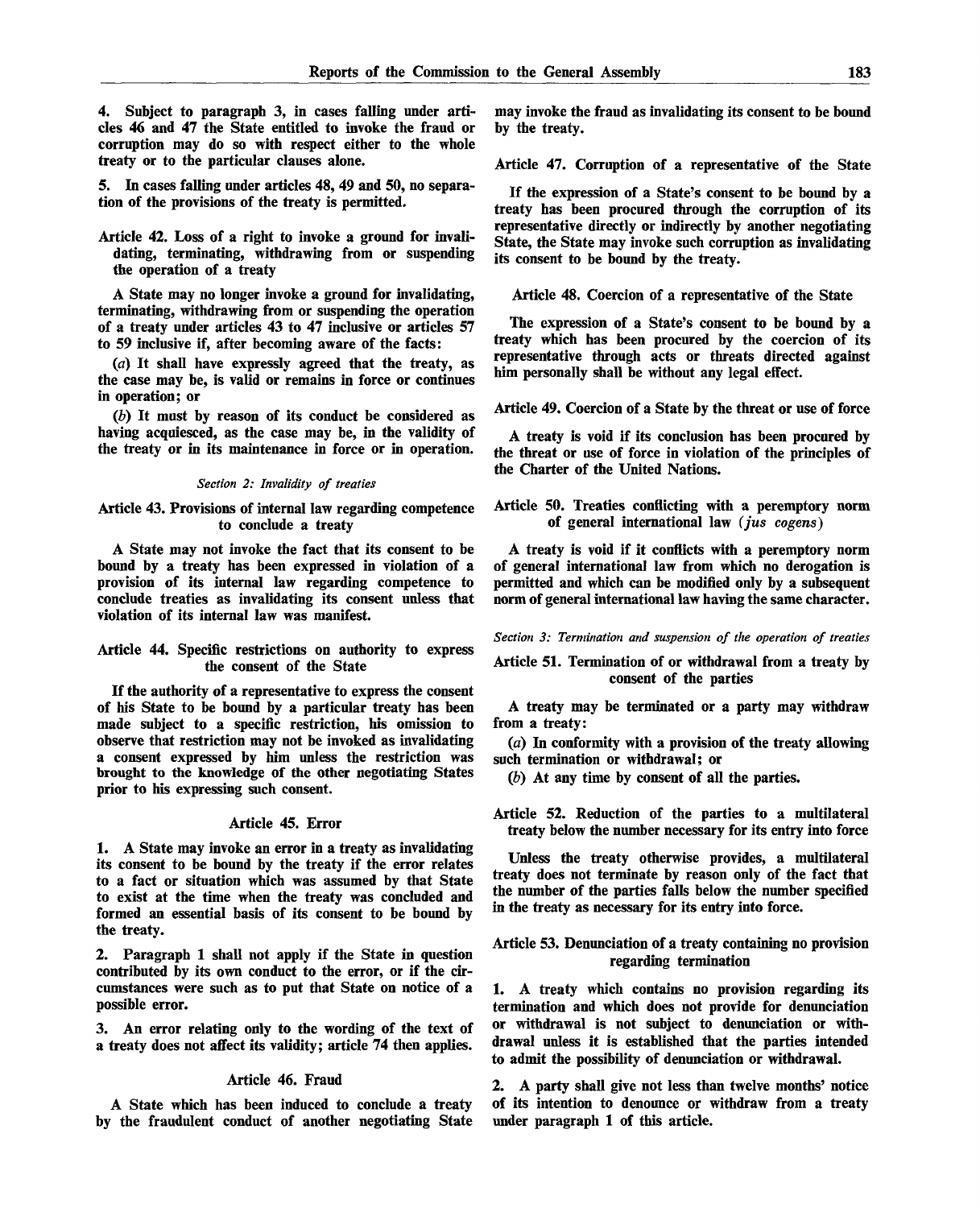Article 54. Suspension of the operation of a treaty by consent of the parties

The operation of a treaty in regard to all the parties or to a particular party may be suspended:

*(a)* In conformity with a provision of the treaty allowing such suspension;

*(b)* At any time by consent of all the parties.

Article 55. Temporary suspension of the operation of a multilateral treaty by consent between certain of the parties only

When a multilateral treaty contains no provision regarding the suspension of its operation, two or more parties may conclude an agreement to suspend the operation of provisions of the treaty temporarily and as between themselves alone if such suspension:

*(a)* Does not affect the enjoyment by the other parties of their rights under the treaty or the performance of their obligations; and

*(b)* Is not incompatible with the effective execution as between the parties as a whole of the object and purpose of the treaty.

Article 56. Termination or suspension of the operation of a treaty implied from entering into a subsequent treaty

1. A treaty shall be considered as terminated if all the parties to it conclude a further treaty relating to the same subject-matter and:

*(a)* It appears from the treaty or is otherwise established that the parties intended that the matter should thenceforth be governed by the later treaty; or

 $(b)$  The provisions of the later treaty are so far incompatible with those of the earlier one that the two treaties are not capable of being applied at the same time.

2. The earlier treaty shall be considered as only suspended in operation if it appears from the treaty or is otherwise established that such was the intention of the parties when concluding the later treaty.

Article 57. Termination or suspension of the operation of a treaty as a consequence of its breach

1. A material breach of a bilateral treaty by one of the parties entitles the other to invoke the breach as a ground for terminating the treaty or suspending its operation in whole or in part.

2. A material breach of a multilateral treaty by one of the parries entitles:

(a) The other parties by unanimous agreement to suspend the operation of the treaty or to terminate it either:

- (i) in the relations between themselves and the defaulting State, or
- (ii) as between all the parties;

*(b)* A party specially affected by the breach to invoke it as a ground for suspending the operation of the treaty in whole or in part in the relations between itself and the defaulting State;

(c) Any other party to suspend the operation of the treaty with respect to itself if the treaty is of such a character that a material breach of its provisions by one party radically changes the position of every party with respect to the further performance of its obligations under the treaty.

3. A material breach of a treaty, for the purposes of the present article, consists in:

(a) A repudiation of the treaty not sanctioned by the present articles; or

 $(b)$  The violation of a provision essential to the accomplishment of the object or purpose of the treaty.

4. The foregoing paragraphs are without prejudice to any provision in the treaty applicable in the event of a breach.

Article 58. Supervening impossibility of performance

A party may invoke an impossibility of performing a treaty as a ground for terminating it if the impossibility results from the permanent disappearance or destruction of an object indispensable for the execution of the treaty. If the impossibility is temporary, it may be invoked only as a ground for suspending the operation of the treaty.

Article 59. Fundamental change of circumstances

1. A fundamental change of circumstances which has occurred with regard to those existing at the time of the conclusion of a treaty, and which was not foreseen by the parties, may not be invoked as a ground for terminating or withdrawing from the treaty unless:

*(a)* The existence of those circumstances constituted an essential basis of the consent of the parties to be bound by the treaty; and

*(b)* The effect of the change is radically to transform the scope of obligations still to be performed under the treaty.

2. A fundamental change of circumstances may not be invoked:

*(a)* As a ground for terminating or withdrawing from a treaty establishing a boundary;

*(b)* If the fundamental change is the result of a breach by the party invoking it either of the treaty or of a different international obligation owed to the other parties to the treaty.

Article 60. Severance of diplomatic relations

The severance of diplomatic relations between parties to a treaty does not in itself affect the legal relations established between them by the treaty.

Article 61. Emergence of a new peremptory norm of general international law

If a new peremptory norm of general international law of the kind referred to in article 50 is established, any existing treaty which is in conflict with that norm becomes void and terminates.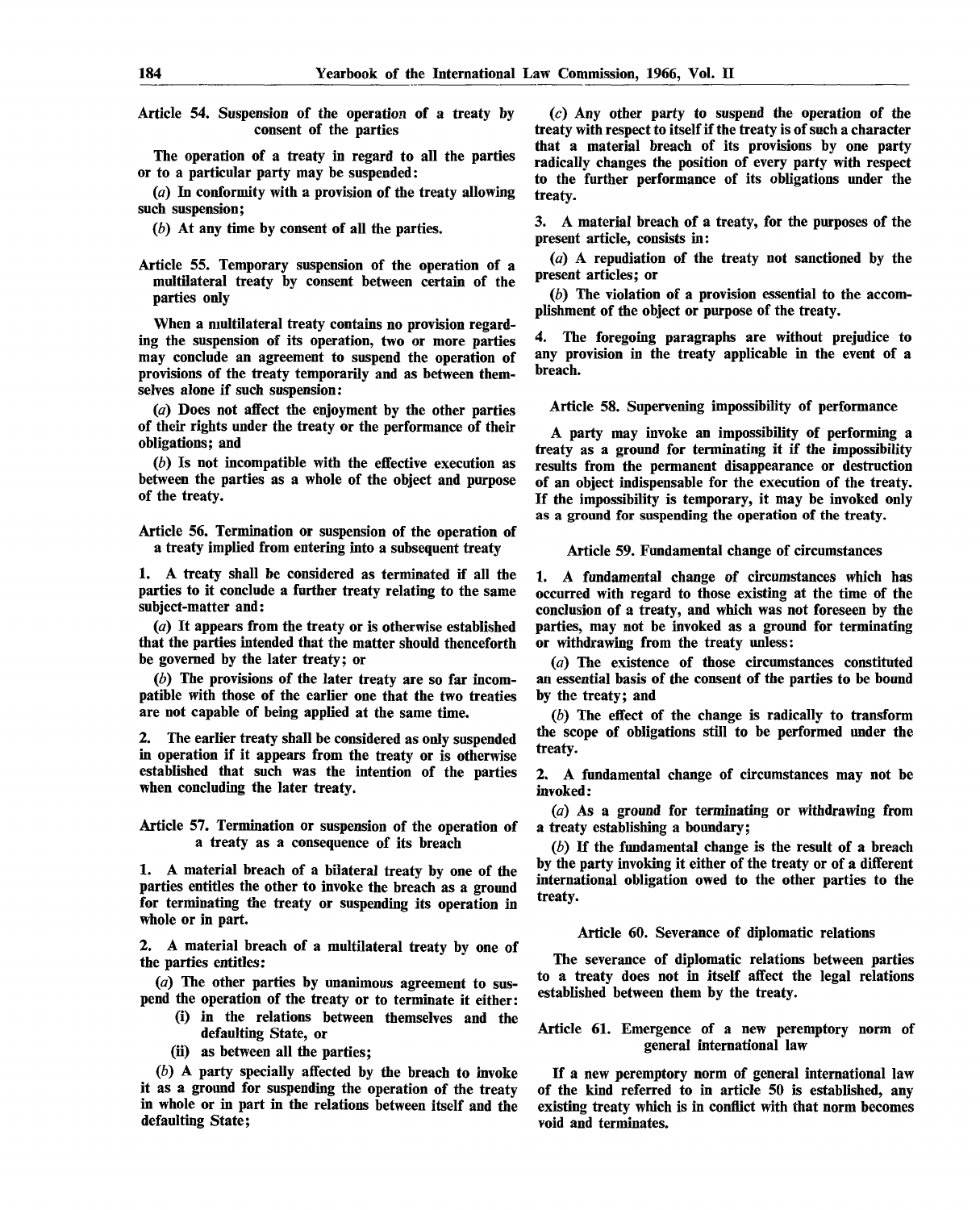#### *Section 4: Procedure*

Article 62. Procedure to be followed in cases of invalidity, termination, withdrawal from or suspension of the operation of a treaty

1. A party which claims that a treaty is invalid or which alleges a ground for terminating, withdrawing from or suspending the operation of a treaty under the provisions of the present articles must notify the other parties of its claim. The notification shall indicate the measure proposed to be taken with respect to the treaty and the grounds therefor.

2. If, after the expiry of a period which, except in cases of special urgency, shall not be less than three months after the receipt of the notification, no party has raised any objection, the party making the notification may carry out in the manner provided in article 63 the measure which it has proposed.

3. If, however, objection has been raised by any other party, the parties shall seek a solution through the means indicated in Article 33 of the Charter of the United Nations.

4. Nothing in the foregoing paragraphs shall affect the rights or obligations of the parties under any provisions in force binding the parties with regard to the settlement of disputes.

5. Without prejudice to article 42, the fact that a State has not previously made the notification prescribed in paragraph 1 shall not prevent it from making such notification in answer to another party claiming performance of the treaty or alleging its violation.

Article 63. Instruments for declaring invalid, terminating, withdrawing from or suspending the operation of a treaty

1. Any act declaring invalid, terminating, withdrawing from or suspending the operation of a treaty pursuant to the provisions of the treaty or of paragraphs 2 or 3 of article 62 shall be carried out through an instrument communicated to the other parties.

2. If the instrument is not signed by the Head of State, Head of Government or Minister for Foreign Affairs, the representative of the State communicating it may be called upon to produce full powers.

# Article 64. Revocation of notifications and instruments provided for in articles 62 and 63

A notification or instrument provided for in articles 62 and 63 may be revoked at any time before it takes effect.

*Section 5: Consequences of the invalidity, termination or suspension of the operation of a treaty*

Article 65. Consequences of the invalidity of a treaty

1. The provisions of a void treaty have no legal force.

2. If acts have nevertheless been performed in reliance on such a treaty:

*(a)* Each party may require any other party to establish as far as possible in their mutual relations the position that would have existed if the acts had not been performed;

*(b)* Acts performed in good faith before the nullity was invoked are not rendered unlawful by reason only of the nullity of the treaty.

3. In cases falling under articles 46, 47, 48 or 49, paragraph 2 does not apply with respect to the party to which the fraud, coercion or corrupt act is imputable.

In the case of the invalidity of a particular State's consent to be bound by a multilateral treaty, the foregoing rules apply in the relations between that State and the parties to the treaty.

Article 66. Consequences of the termination of a treaty

1. Unless the treaty otherwise provides or the parties otherwise agree, the termination of a treaty under its provisions or in accordance with the present articles:

*(a)* Releases the parties from any obligation further to perform the treaty;

*(b)* Does not affect any right, obligation or legal situation of the parties created through the execution of the treaty prior to its termination.

2. If a State denounces or withdraws from a multilateral treaty, paragraph 1 applies in the relations between that State and each of the other parties to the treaty from the date when such denunciation or withdrawal takes effect.

Article 67. Consequences of the nullity or termination of a treaty conflicting with a peremptory norm of general international law

1. In the case of a treaty void under article 50 the parties shall:

*(a)* Eliminate as far as possible the consequences of any act done in reliance on any provision which conflicts with the peremptory norm of general international law; and

*{b)* Bring their mutual relations into conformity with the peremptory norm of general international law.

2. In the case of a treaty which becomes void and terminates under article 61, the termination of the treaty:

*(a)* Releases the parties from any obligation further to perform the treaty;

*(b)* Does not affect any right, obligation or legal situation of the parties created through the execution of the treaty prior to its termination; provided that those rights, obligations or situations may thereafter be maintained only to the extent that their maintenance is not in itself in conflict with the new peremptory norm of general international law.

Article 68. Consequences of the suspension of the operation of a treaty

1. Unless the treaty otherwise provides or the parties otherwise agree, the suspension of the operation of a treaty under its provisions or in accordance with the present articles:

(a) Relieves the parties between which the operation of the treaty is suspended from the obligation to perform the treaty in their mutual relations during the period of suspension;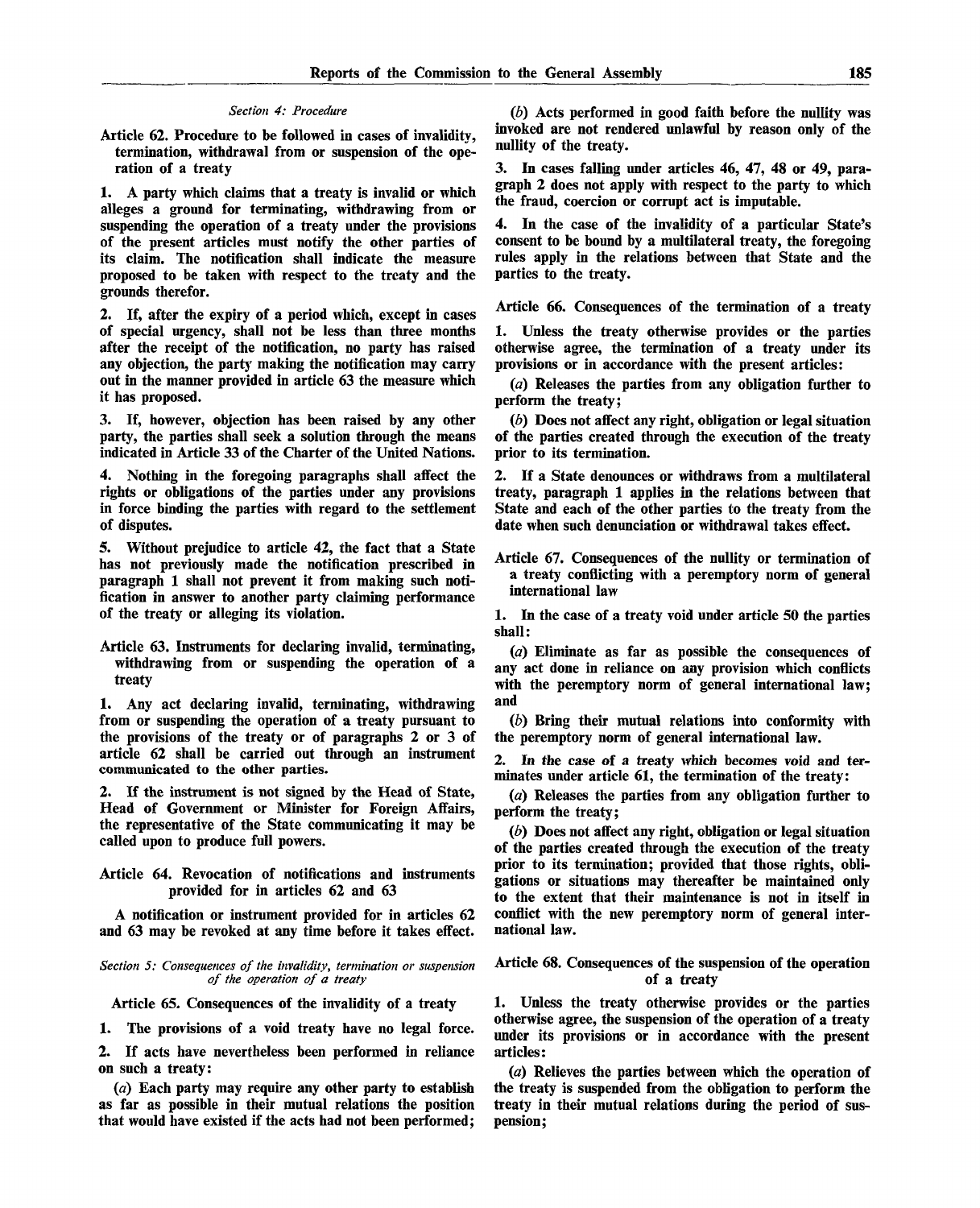*(b)* **Does not otherwise affect the legal relations between the parties established by the treaty.**

**2. During the period of the suspension the parties shall refrain from acts tending to render the resumption of the operation of the treaty impossible.**

# *Part VI.***—***Miscellaneous provisions*

**Article 69. Cases of State succession and State responsibility**

**The provisions of the present articles are without prejudice to any question that may arise in regard to a treaty from a succession of States or from the international responsibility of a State.**

#### **Article 70. Case of an aggressor State**

**The present articles are without prejudice to any obligation in relation to a treaty which may arise for an aggressor State in consequence of measures taken in conformity with the Charter of the United Nations with reference to that State's aggression.**

# *Part VII.***—***Depositaries, notifications, corrections and registration*

# **Article 71. Depositaries of treaties**

**1. The depositary of a treaty, which may be a State or an international organization, shall be designated by the negotiating States in the treaty or in some other manner.**

**2. The functions of a depositary of a treaty are international in character and the depositary is under an obligation to act impartially in their performance.**

### **Article 72. Functions of depositaries**

**1. The functions of a depositary, unless the treaty otherwise provides, comprise in particular:**

**(a) Keeping the custody of the original text of the treaty, if entrusted to it;**

*(b)* **Preparing certified copies of the original text and any further text in such additional languages as may be required by the treaty and transmitting them to the States entitled to become parties to the treaty;**

**(c) Receiving any signatures to the treaty and any instruments and notifications relating to it;**

*(d)* **Examining whether a signature, an instrument or a reservation is in conformity with the provisions of the treaty and of the present articles and, if need be, bringing the matter to the attention of the State in question;**

*(e)* **Informing the States entitled to become parties to the treaty of acts, communications and notifications relating to the treaty;**

**(/) Informing the States entitled to become parties to the treaty when the number of signatures or of instruments of ratification, accession, acceptance or approval required for the entry into force of the treaty has been received or deposited;**

*(g)* **Performing the functions specified in other provisions of the present articles.**

**2. In the event of any difference appearing between a State and the depositary as to the performance of the latter's functions, the depositary shall bring the question to the attention of the other States entitled to become parties to the treaty or, where appropriate, of the competent organ of the organization concerned.**

### **Article 73. Notifications and communications**

**Except as the treaty or the present articles otherwise provide, any notification or communication to be made by any State under the present articles shall:**

*(a)* **If there is no depositary, be transmitted directly to the States for which it is intended, or if there is a depositary, to the latter;**

*(b)* **Be considered as having been made by the State in question only upon its receipt by the State to which it was transmitted or, as the case may be, upon its receipt by the depositary;**

*(c)* **If transmitted to a depositary, be considered as received by the State for which it was intended only upon the latter State's having been informed by the depositary in accordance with article 72, paragraph l(e).**

**Article 74. Correction of errors in texts or in certified copies of treaties**

**1. Where, after the authentication of the text of a treaty, the contracting States are agreed that it contains an error, the error shall, unless they otherwise decide, be corrected:**

*(a)* **By having the appropriate correction made in the text and causing the correction to be initialled by duly authorized representatives;**

*(b)* **By executing or exchanging a separate instrument or instruments setting out the correction which it has been agreed to make; or**

**(c) By executing a corrected text of the whole treaty by the same procedure as in the case of the original text.**

**2. Where the treaty is one for which there is a depositary, the latter:**

*(a)* **Shall notify the contracting States of the error and of the proposal to correct it if no objection is raised within a specified time-limit;**

*(b)* **If on the expiry of the time-limit no objection has been raised, shall make and initial the correction in the text and shall execute a** *proces-verbal* **of the rectification of the text, and communicate a copy of it to the contracting States;**

**(c) If an objection has been raised to the proposed correction, shall communicate the objection to the other contracting States.**

**3. The rules in paragraphs 1 and 2 apply also where the text has been authenticated in two or more languages and it appears that there is a lack of concordance which the contracting States agree should be corrected.**

**4.** *(a)* **The corrected text replaces the defective text** *ab initio,* **unless the contracting States otherwise decide.**

*(b)* **The correction of the text of a treaty that has been registered shall be notified to the Secretariat of the United Nations.**